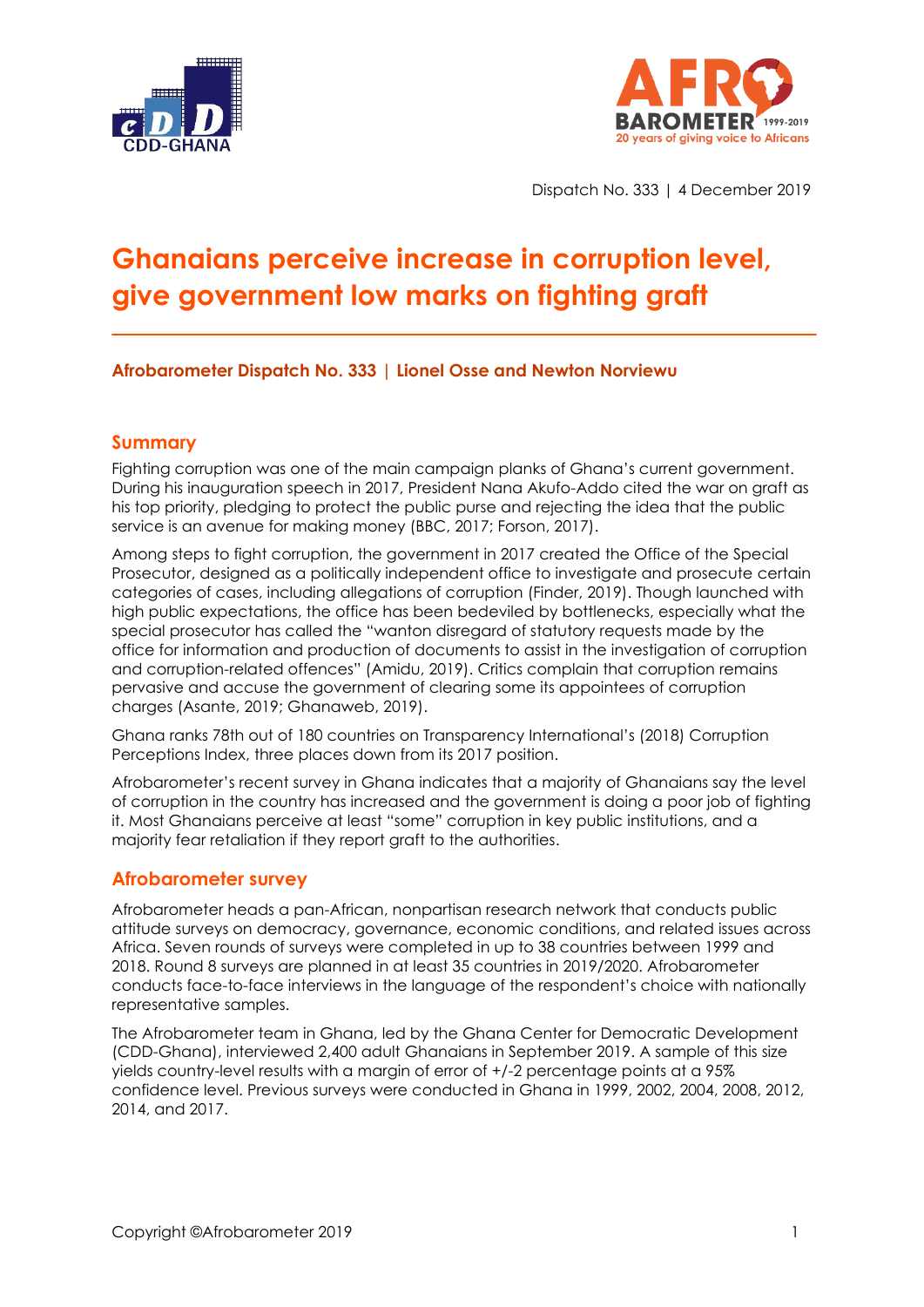

## **Key findings**

- Among key public officials in Ghana, the police, judges and magistrates, members of Parliament, civil servants, and tax officials are most widely perceived as corrupt. Perceived corruption among the police has declined slightly compared to 2017.
- **E** Still, the police are the institution that the largest number of citizens report bribing to access services. Among those who had contact with key public services during the previous year, four in 10 say they paid a bribe to avoid problems with the police (42%) or to obtain police assistance (39%).
- The army, religious leaders, and the presidency are the most trusted public institutions (by 72%, 63%, and 58%, respectively, who say they trust them "somewhat" or "a lot"). Opposition political parties (37%), local government officials (38%), and tax officials (39%) are least trusted.
- More than half (53%) of Ghanaians say corruption in the country has worsened "somewhat" or "a lot" during the year preceding the survey, a 17-percentage-point increase compared to 2017. This follows a huge (47-percentage-point) improvement between 2014 and 2017.
- Six in 10 Ghanaians (61%) believe they risk retaliation or other negative consequences if they report incidents of corruption. Only one-third (34%) say they can report corruption without fear of retaliation.
- Compared to 2017, there has been a 27-percentage-point drop in popular approval ratings of the government's performance in fighting corruption – a dramatic reversal of earlier gains. Only a minority (40%) say the government is doing a "fairly" or "very" good job on corruption.

#### **Perceived corruption and trust in institutions**

Large majorities of Ghanaians perceive at least "some" officials in key state institutions as corrupt (Figure 1). Most widely seen as corrupt are the police (57% of respondents say "most" or "all" are corrupt), judges and magistrates (40%), members of Parliament (MPs) (36%), civil servants (34%), and tax officials (34%). One in three respondents (33%) say "most" or "all"

Do your own analysis of Afrobarometer data – on any question, for any country and survey round. It's easy and free at www.afrobarometer.org/online-data-analysis. officials in the Presidency are involved in corruption. Journalists and religious leaders are considered least corrupt.

Compared to 2014, the perceived level of corruption among the police, judges, MPs, and Presidency officials has declined significantly, though only the police show a decrease in perceived corruption (by 5 percentage points) since 2017 (Figure 2).

The police are the institution that the largest number of citizens report bribing to access services. Among those who had contact with key public services during the previous year, four in 10 say they paid a bribe at least once to avoid problems with the police (42%) or to obtain police assistance (39%). Close to three in 10 (28%) paid a bribe to obtain an identity document, while fewer than two in 10 paid a bribe to obtain medical care (17%) or public school services (15%) (Figure 3).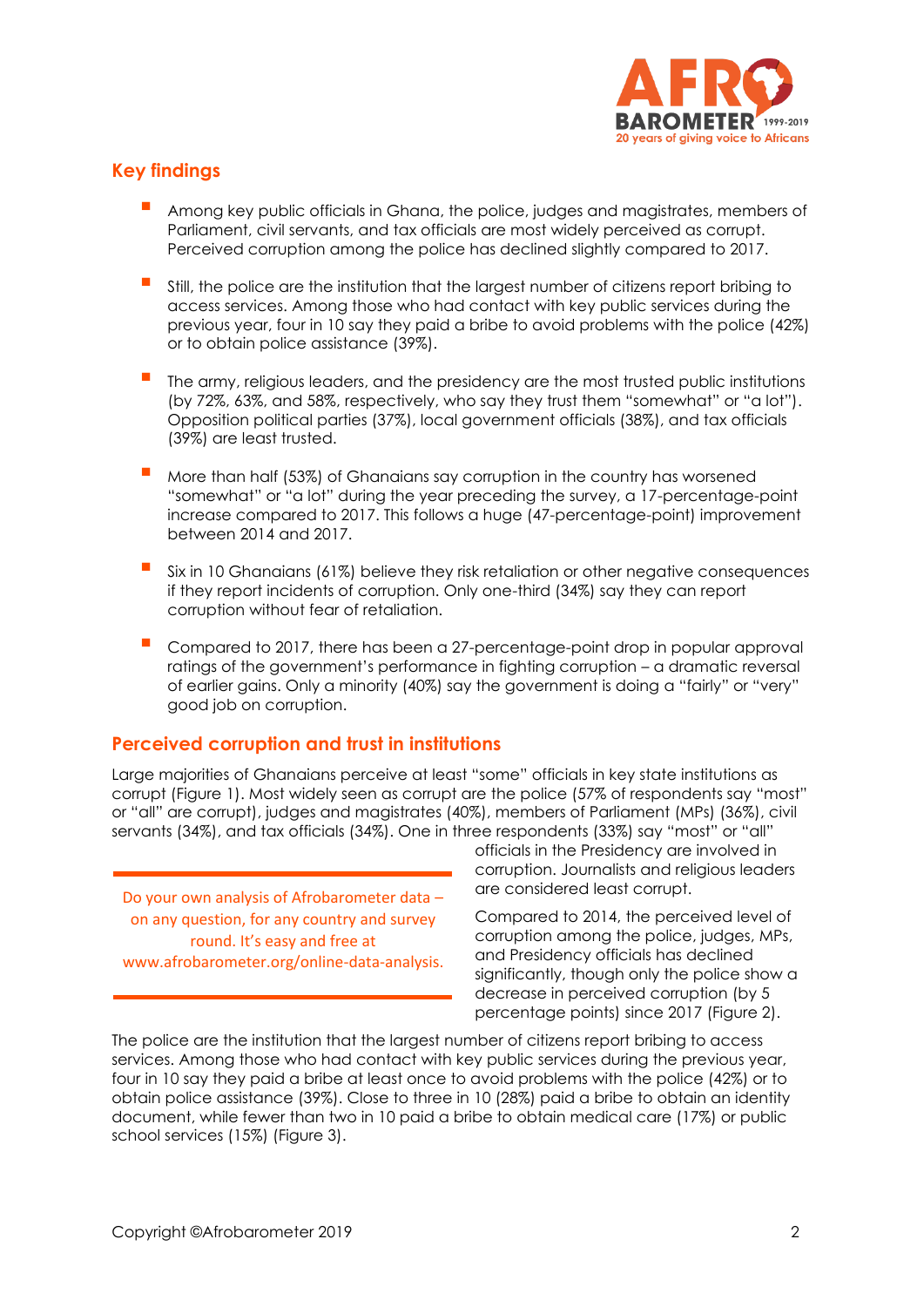

#### **Figure 1: Who is corrupt** | Ghana| 2019



*Respondents were asked: How many of the following people do you think are involved in corruption, or haven't you heard enough about them to say?* 



**Figure 2: Trends in perceived institutional corruption** | Ghana | 2005-2019

*Respondents were asked: How many of the following people do you think are involved in corruption, or haven't you heard enough about them to say? (% who say "most" or "all")*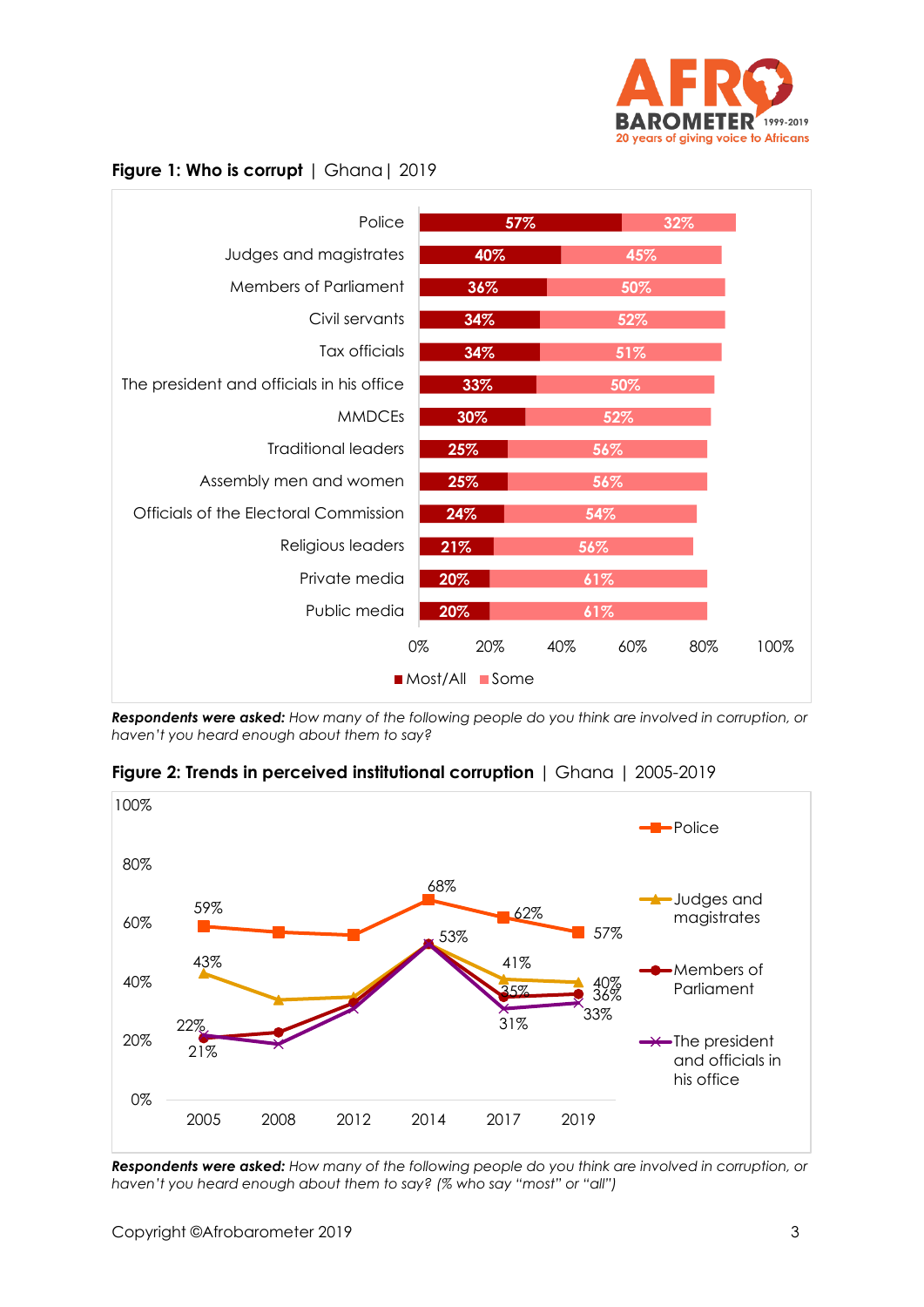





*Respondents who had contact with key public services during the previous year were asked: And how often, if ever, did you have to pay a bribe, give a gift, or do a favour [for a public official to obtain the needed assistance or avoid problems]? (% who say "once or twice," "a few times," or "often")*

Among key public institutions, the army, religious leaders, and the president are the most trusted, with 72%, 63%, and 58% of respondents, respectively, who say they trust them "somewhat" or "a lot" (Figure 4). Fewer than half of Ghanaians say they trust the ruling and opposition parties, courts, parliamentarians, assembly men and women, police, tax officials, and metropolitan, municipal, and district chief executives (MMDCEs).



### **Figure 4: Popular trust in institutions** | Ghana | 2019

*Respondents were asked: How much do you trust each of the following, or haven't you heard enough about them to say?*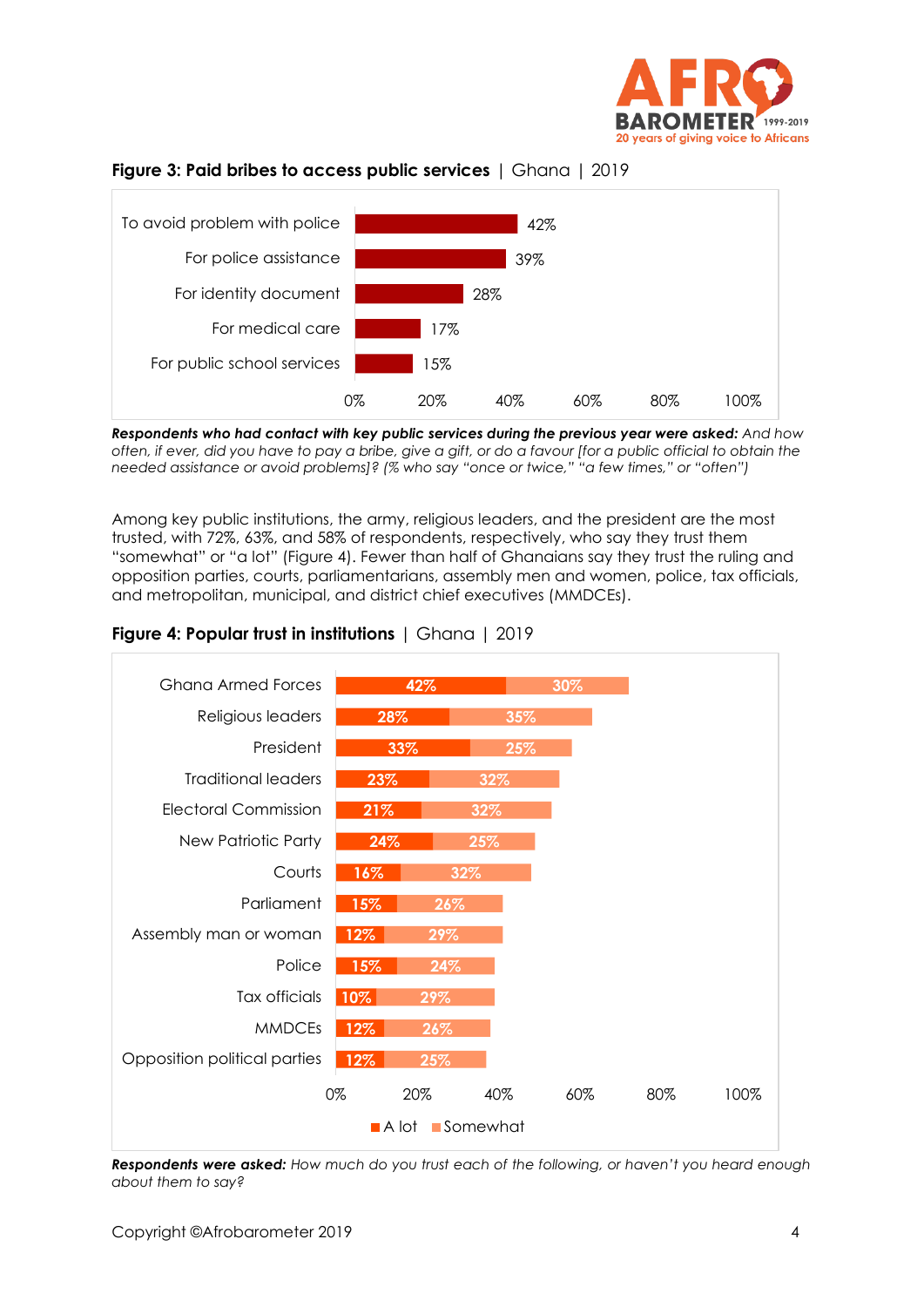

The proportion of citizens who say they trust the president has declined by 15 percentage points since 2017 (and by 11 points compared to 2002). Trust in MPs shows a similar decline (17 points since 2017, 12 points since 2002). While the courts have suffered a short-term decline in popular trust (by 11 points) but held stable over the longer term, this pattern is reversed for the police (Table 1).

|                  | 2002 | 2005 | 2008 | 2012 | 2014 | 2017 | 2019 | <b>Change</b><br>2017-2019 | <b>Change</b><br>2002-2019<br>(pct. points) (pct. points) |
|------------------|------|------|------|------|------|------|------|----------------------------|-----------------------------------------------------------|
| <b>President</b> | 69%  | 78%  | 76%  | 56%  | 41%  | 73%  | 58%  | $-15$                      | $-11$                                                     |
| <b>Courts</b>    | 48%  | 68%  | 60%  | 57%  | 44%  | 59%  | 48%  | $-11$                      | $\mathbf 0$                                               |
| <b>MPs</b>       | 53%  | 73%  | 64%  | 49%  | 37%  | 58%  | 41%  | $-17$                      | $-12$                                                     |
| <b>Police</b>    | 52%  | 67%  | 48%  | 42%  | 36%  | 41%  | 39%  | $-2$                       | $-13$                                                     |

#### **Table 1: Trends in institutional trust** | Ghana |2002-2019

*Respondents were asked: How much do you trust each of the following, or haven't you heard enough about them to say? (% who say "somewhat" or "a lot")*

As shown by the negative correlation coefficients in Table 2, the data confirm the negative relationship between perceived corruption and public trust, i.e. that high perceptions of corruption are correlated with low levels of trust (see Bratton & Gyimah-Boadi, 2016).

| Table 2: Trust and corruption   citizen perceptions   Ghana   2019 |
|--------------------------------------------------------------------|
|--------------------------------------------------------------------|

| <b>Perceived corruption vs. trust</b> | <b>Correlation coefficients</b> |
|---------------------------------------|---------------------------------|
| <b>President</b>                      | $-0.327**$                      |
| <b>Parliament</b>                     | $-0.238**$                      |
| <b>Electoral Commission</b>           | $-0.255$ **                     |
| <b>MMDCEs</b>                         | $-0.228$ **                     |
| Local government council              | $-0.182$ **                     |
| <b>Courts of law</b>                  | $-0.224**$                      |
| <b>Police</b>                         | $-0.316$ **                     |
| <b>Tax office</b>                     | $-0.259$ **                     |
| <b>Traditional leaders</b>            | $-0.298**$                      |
| <b>Religious leaders</b>              | $-0.332**$                      |
|                                       |                                 |

*Pearson correlation coefficients (1-tailed) \*\* significant at 0.01 level*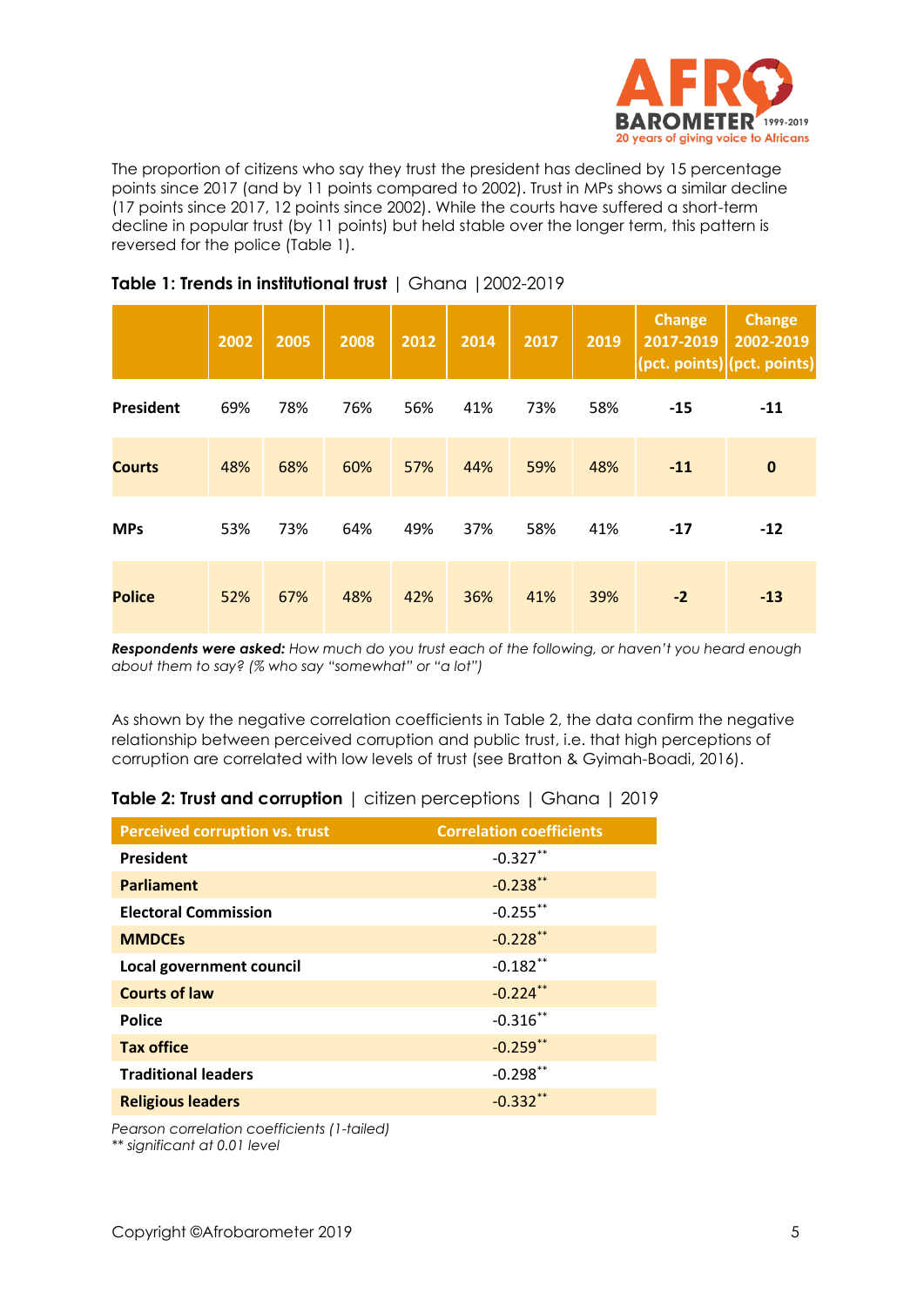

# **Is Ghana making progress in the fight against corruption?**

More than half (53%) of Ghanaians say the level of corruption in the country got "somewhat" or "a lot" worse during the year preceding the survey, a 17-percentage-point increase compared to 2017 (Figure 5). This followed a huge (47-percentage-point) improvement between 2014 to 2017, from 83% to 36% who said corruption had increased.



**Figure 5: Level of corruption** | Ghana | 2014-2019

*Respondents were asked: In your opinion, over the past year, has the level of corruption in this country increased, decreased, or stayed the same?*

Perceptions of worsening corruption decrease with age (57% among those aged 18-35 vs. 49% among those aged 56 and above) (Figure 6). But they increase with respondents' education level (47% of those with no formal education vs. 64% of those with post-secondary education) and experience of poverty.<sup>1</sup>

<sup>&</sup>lt;sup>1</sup> Afrobarometer's Lived Poverty Index (LPI) measures respondents' levels of material deprivation by asking how often they or their families went without basic necessities (enough food, enough water, medical care, enough cooking fuel, and a cash income) during the preceding year. For more on lived poverty, see Mattes, Dulani, & Gyimah-Boadi (2016).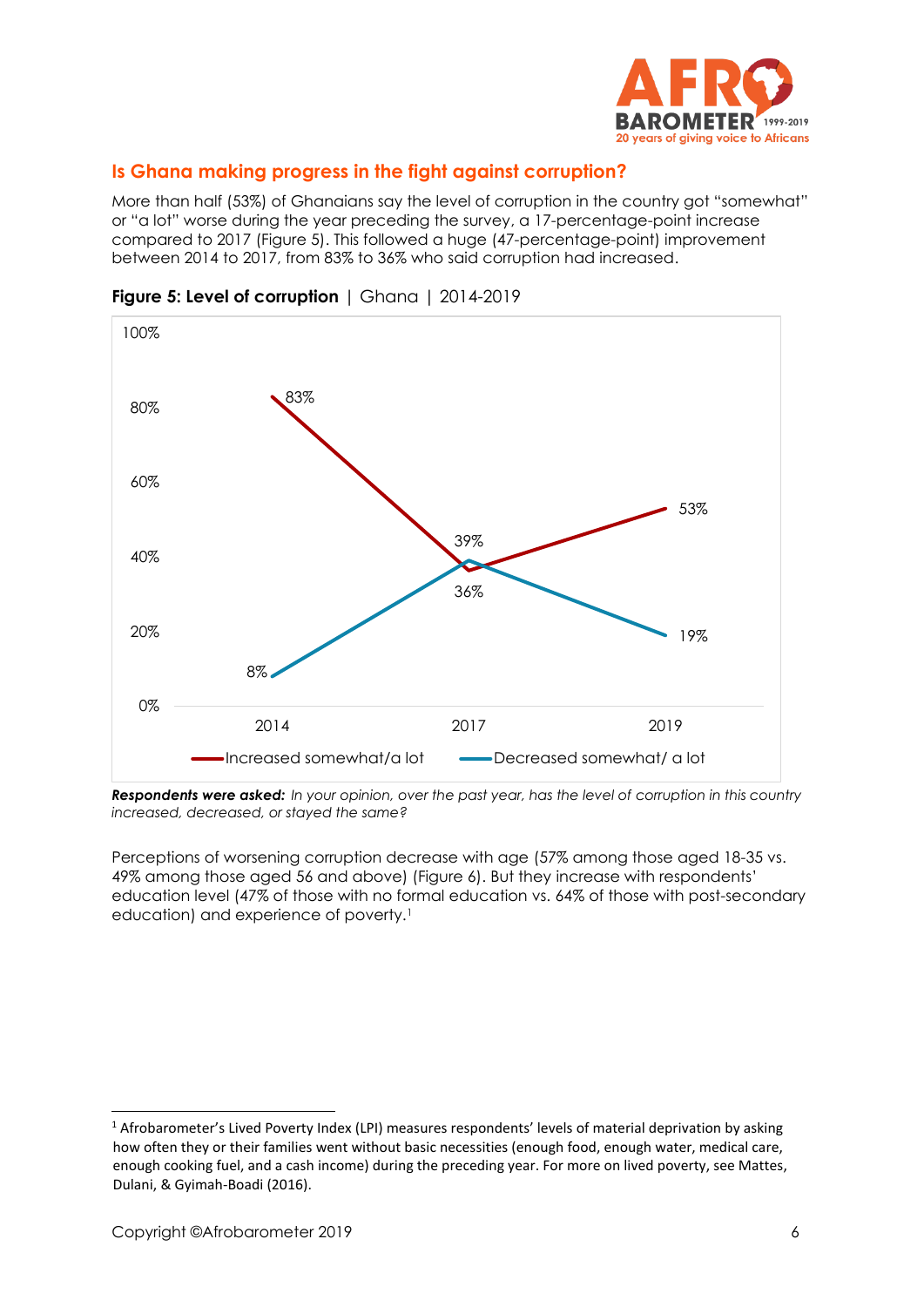





*Respondents were asked: In your opinion, over the past year, has the level of corruption in this country increased, decreased, or stayed the same? (% who say it has increased "somewhat" or "a lot")*

During his inauguration in January 2017, President Akufo-Addo urged Ghanaians to be active participants, rather than spectators, to help expose and combat misuse and waste of public funds. However, only one-third (34%) of Ghanaians believe they can report incidents of corruption without fear of retaliation or other negative consequences (Figure 7).

The fear of reprisal is widespread across key socio-demographic groups but is somewhat stronger than average among young adults (63%), urban residents (63%), respondents with post-secondary education (64%), and poor citizens (67%) (Figure 8).



**Figure 7: Can people report corruption without fear of retaliation?** | Ghana | 2019

*Respondents were asked: In this country, can ordinary people report incidents of corruption without fear, or do they risk retaliation or other negative consequences if they speak out?*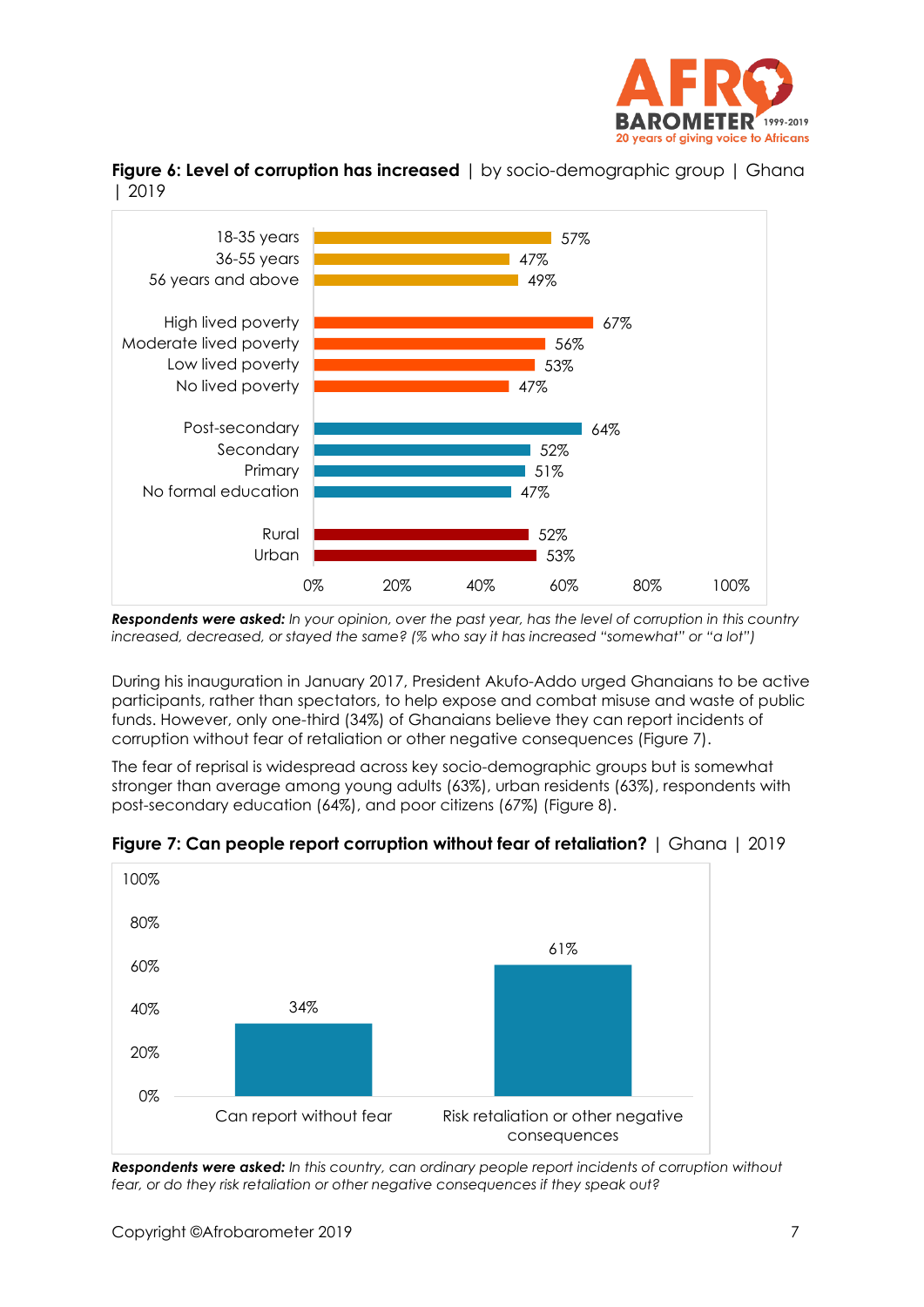

**Figure 8: Risk retaliation for reporting corruption** | by socio-demographic group | Ghana | 2019



*Respondents were asked: In this country, can ordinary people report incidents of corruption without fear, or do they risk retaliation or other negative consequences if they speak out? (% who say they risk retaliation)*

In spite of perceptions of increasing graft, corruption ranks only eighth (cited by 10% of respondents) among the most important problems that Ghanaians want their government to address (Figure 9). Even so, it outranks electricity supply and crime/security as citizen priorities for government action.



**Figure 9: Most important problems (%)** | Ghana | 2019

*Respondents were asked: In your opinion, what are the most important problems facing this country that government should address? (Respondents could give up to three answers.)*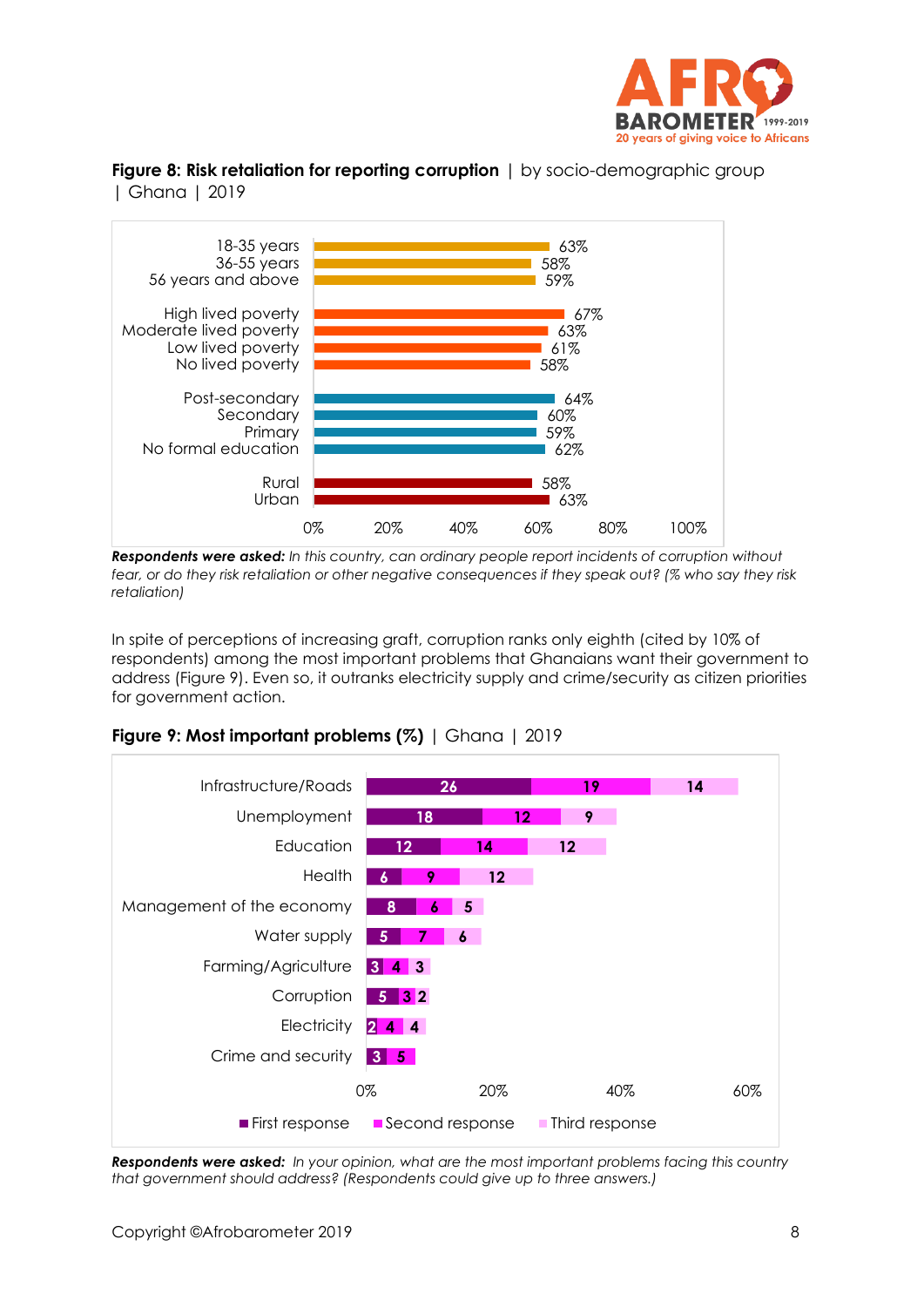

And only a minority (40%) of Ghanaians think the government is performing "fairly well" or "very well" in the fight against corruption in the government – a dramatic drop from 67% approval in 2017 (Figure 10).

Poor approval ratings for the government's performance are highest among the poorest citizens (66%), the highly educated (64%), and young adults (57%) (Figure 11).



**Figure 10: Government performance in fighting corruption** | Ghana | 2002-2019

*Respondents were asked: How well or badly would you say the current government is handling the following matters, or haven't you heard enough to say: Fighting corruption in government?*





*Respondents were asked: How well or badly would you say the current government is handling the following matters, or haven't you heard enough to say: Fighting corruption in government?*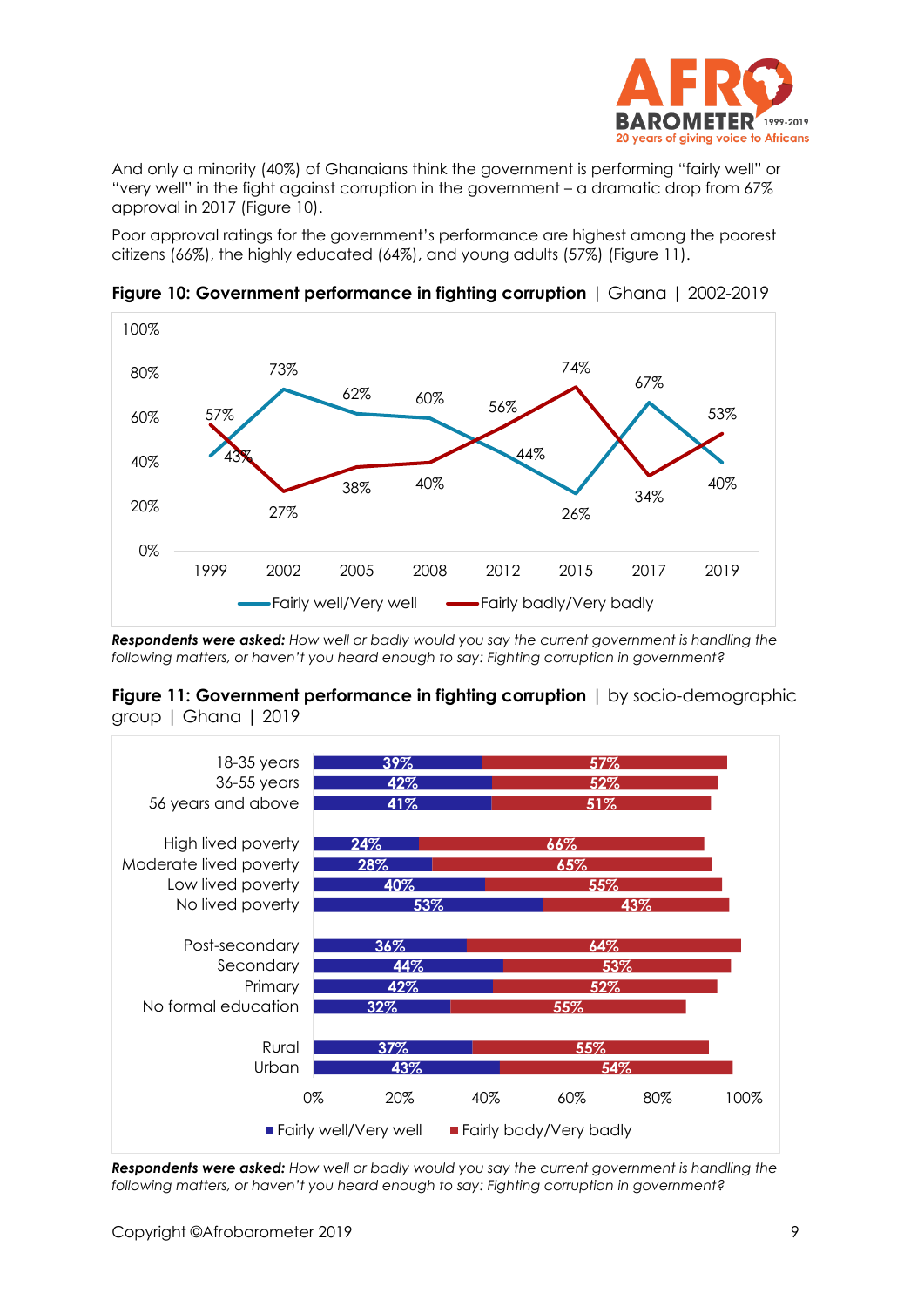

## **Conclusion**

The latest Afrobarometer survey shows that most Ghanaians see at least some of their public officials as corrupt, with the police again taking the top spot in perceived corruption. A majority of citizens say corruption has gotten worse and the government is doing a poor job of fighting it. But if the government wants to enlist citizens in this fight, it will first have to convince them that they can report corruption to the authorities without fear of reprisal.